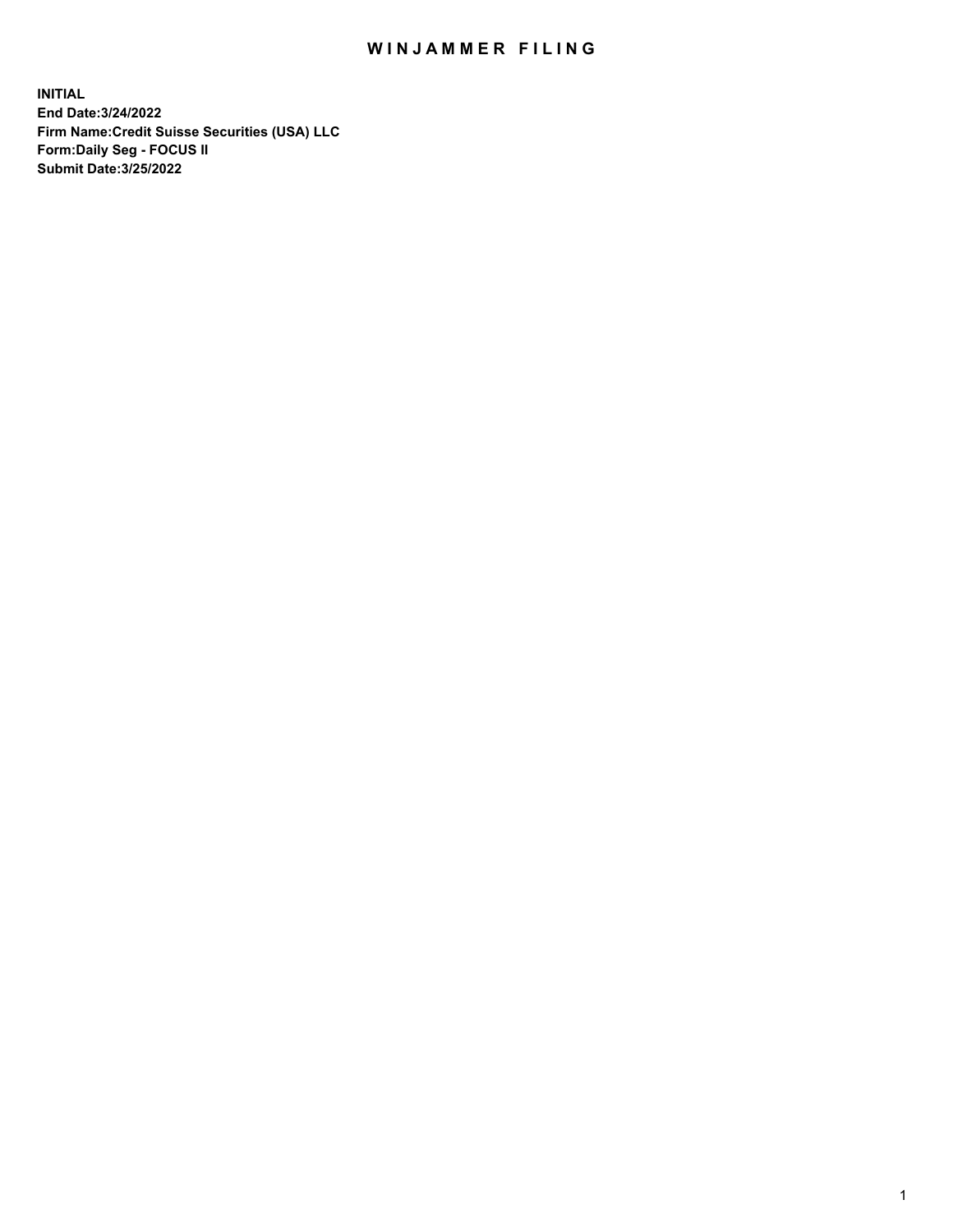**INITIAL** 

## **End Date:3/24/2022 Firm Name:Credit Suisse Securities (USA) LLC Form:Daily Seg - FOCUS II Submit Date:3/25/2022**

## **Daily Segregation - Cover Page**

| Name of Company                                                                                                                                                                                                                                                                                                                | <b>Credit Suisse Securities (USA)</b><br><b>LLC</b>  |
|--------------------------------------------------------------------------------------------------------------------------------------------------------------------------------------------------------------------------------------------------------------------------------------------------------------------------------|------------------------------------------------------|
| <b>Contact Name</b><br><b>Contact Phone Number</b>                                                                                                                                                                                                                                                                             | <b>Alexander Baptiste</b><br>919-994-6223            |
| <b>Contact Email Address</b>                                                                                                                                                                                                                                                                                                   | alexander.baptiste@credit-suiss<br>e.com             |
| FCM's Customer Segregated Funds Residual Interest Target (choose one):<br>a. Minimum dollar amount: ; or<br>b. Minimum percentage of customer segregated funds required:% ; or<br>c. Dollar amount range between: and; or<br>d. Percentage range of customer segregated funds required between:% and%.                         | $\frac{0}{5}$<br>$\underline{0} \underline{0}$<br>00 |
| FCM's Customer Secured Amount Funds Residual Interest Target (choose one):<br>a. Minimum dollar amount: ; or<br>b. Minimum percentage of customer secured funds required:%; or<br>c. Dollar amount range between: and; or<br>d. Percentage range of customer secured funds required between:% and%.                            | $\frac{0}{5}$<br>0 <sub>0</sub><br>00                |
| FCM's Cleared Swaps Customer Collateral Residual Interest Target (choose one):<br>a. Minimum dollar amount: ; or<br>b. Minimum percentage of cleared swaps customer collateral required:% ; or<br>c. Dollar amount range between: and; or<br>d. Percentage range of cleared swaps customer collateral required between:% and%. | $\frac{0}{5}$<br>0 <sub>0</sub><br>0 <sub>0</sub>    |

Attach supporting documents CH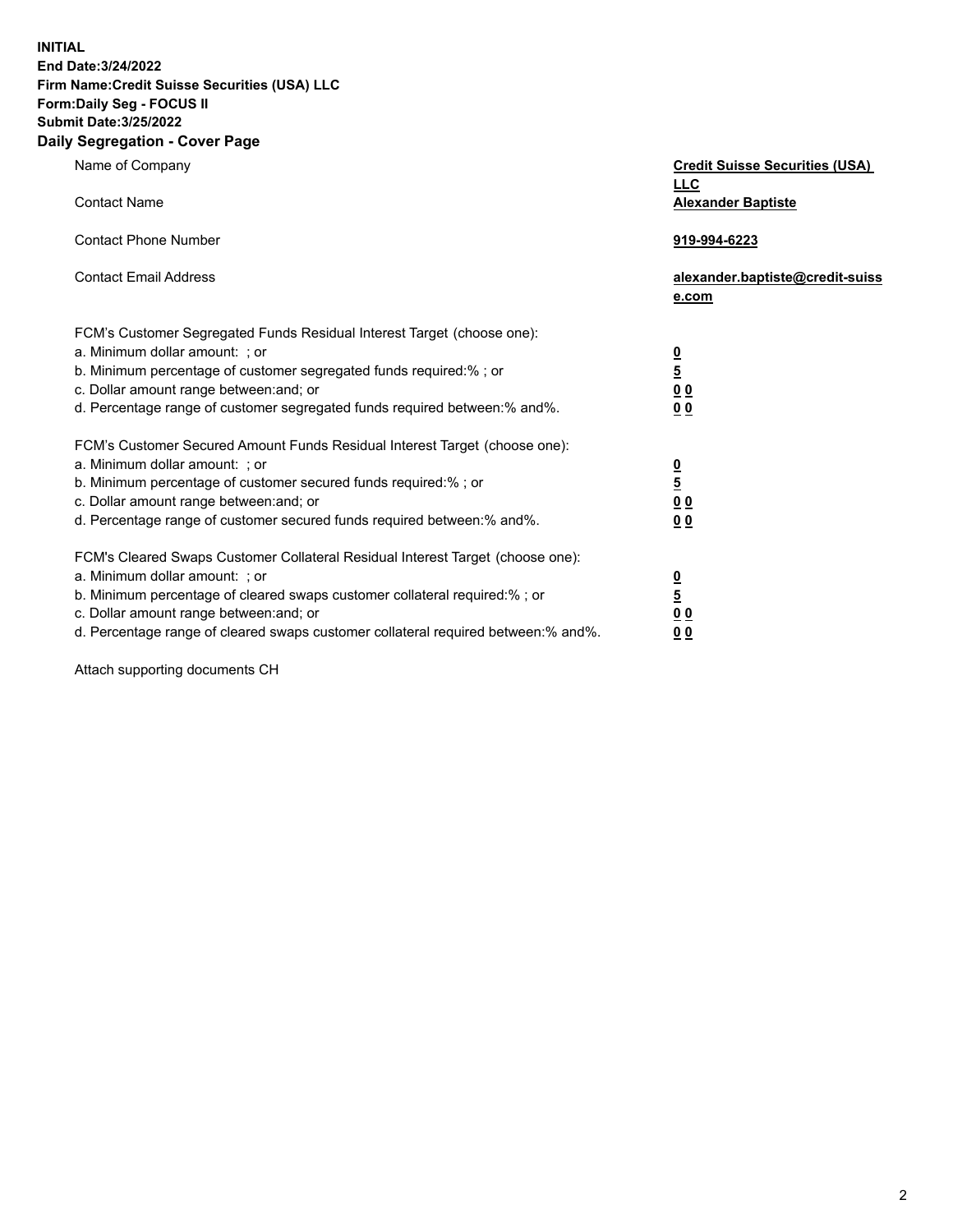**INITIAL End Date:3/24/2022 Firm Name:Credit Suisse Securities (USA) LLC Form:Daily Seg - FOCUS II Submit Date:3/25/2022** 

## **Daily Segregation - Secured Amounts**

|     | Foreign Futures and Foreign Options Secured Amounts                                                        |                                |
|-----|------------------------------------------------------------------------------------------------------------|--------------------------------|
|     | Amount required to be set aside pursuant to law, rule or regulation of a foreign                           | $0$ [7305]                     |
|     | government or a rule of a self-regulatory organization authorized thereunder                               |                                |
| 1.  | Net ledger balance - Foreign Futures and Foreign Option Trading - All Customers                            |                                |
|     | A. Cash                                                                                                    | 3,241,100,388 [7315]           |
|     | B. Securities (at market)                                                                                  | 29,934,995 [7317]              |
| 2.  | Net unrealized profit (loss) in open futures contracts traded on a foreign board of trade                  | -1,253,539,181 [7325]          |
| 3.  | Exchange traded options                                                                                    |                                |
|     | a. Market value of open option contracts purchased on a foreign board of trade                             | 12,533,842 [7335]              |
|     | b. Market value of open contracts granted (sold) on a foreign board of trade                               | $0$ [7337]                     |
| 4.  | Net equity (deficit) (add lines 1.2. and 3.)                                                               | 2,030,030,044 [7345]           |
| 5.  | Account liquidating to a deficit and account with a debit balances - gross amount                          | 7,825,182 [7351]               |
|     | Less: amount offset by customer owned securities                                                           | -7,814,482 [7352]10,700 [7354] |
| 6.  | Amount required to be set aside as the secured amount - Net Liquidating Equity                             | 2,030,040,744 [7355]           |
|     | Method (add lines 4 and 5)                                                                                 |                                |
| 7.  | Greater of amount required to be set aside pursuant to foreign jurisdiction (above) or line<br>6.          | 2,030,040,743 [7360]           |
|     | FUNDS DEPOSITED IN SEPARATE REGULATION 30.7 ACCOUNTS                                                       |                                |
| 1.  | Cash in banks                                                                                              |                                |
|     | A. Banks located in the United States                                                                      | 68,434,733 [7500]              |
|     | B. Other banks qualified under Regulation 30.7                                                             | 595,188,361 [7520]663,623,094  |
|     |                                                                                                            | [7530]                         |
| 2.  | Securities                                                                                                 |                                |
|     | A. In safekeeping with banks located in the United States                                                  | 29,934,995 [7540]              |
|     | B. In safekeeping with other banks qualified under Regulation 30.7                                         | 0 [7560]29,934,995 [7570]      |
| 3.  | Equities with registered futures commission merchants                                                      |                                |
|     | A. Cash                                                                                                    | $0$ [7580]                     |
|     | <b>B.</b> Securities                                                                                       | $0$ [7590]                     |
|     | C. Unrealized gain (loss) on open futures contracts                                                        | $0$ [7600]                     |
|     | D. Value of long option contracts                                                                          | $0$ [7610]                     |
|     | E. Value of short option contracts                                                                         | 0 [7615]0 [7620]               |
| 4.  | Amounts held by clearing organizations of foreign boards of trade                                          |                                |
|     | A. Cash                                                                                                    | $0$ [7640]                     |
|     | <b>B.</b> Securities                                                                                       | $0$ [7650]                     |
|     | C. Amount due to (from) clearing organization - daily variation                                            | $0$ [7660]                     |
|     | D. Value of long option contracts                                                                          | $0$ [7670]                     |
|     | E. Value of short option contracts                                                                         | 0 [7675]0 [7680]               |
| 5.  | Amounts held by members of foreign boards of trade                                                         |                                |
|     | A. Cash                                                                                                    | 3,057,088,763 [7700]           |
|     | <b>B.</b> Securities                                                                                       | $0$ [7710]                     |
|     | C. Unrealized gain (loss) on open futures contracts                                                        | $-1,344,774,280$ [7720]        |
|     | D. Value of long option contracts                                                                          | 12,533,842 [7730]              |
|     | E. Value of short option contracts                                                                         | 0 [7735]1,724,848,325 [7740]   |
| 6.  | Amounts with other depositories designated by a foreign board of trade                                     | $0$ [7760]                     |
| 7.  | Segregated funds on hand                                                                                   | $0$ [7765]                     |
| 8.  | Total funds in separate section 30.7 accounts                                                              | 2,418,406,414 [7770]           |
| 9.  | Excess (deficiency) Set Aside for Secured Amount (subtract line 7 Secured Statement<br>Page 1 from Line 8) | 388,365,671 [7380]             |
| 10. | Management Target Amount for Excess funds in separate section 30.7 accounts                                | 101,502,037 [7780]             |
|     |                                                                                                            |                                |

11. Excess (deficiency) funds in separate 30.7 accounts over (under) Management Target **286,863,634** [7785]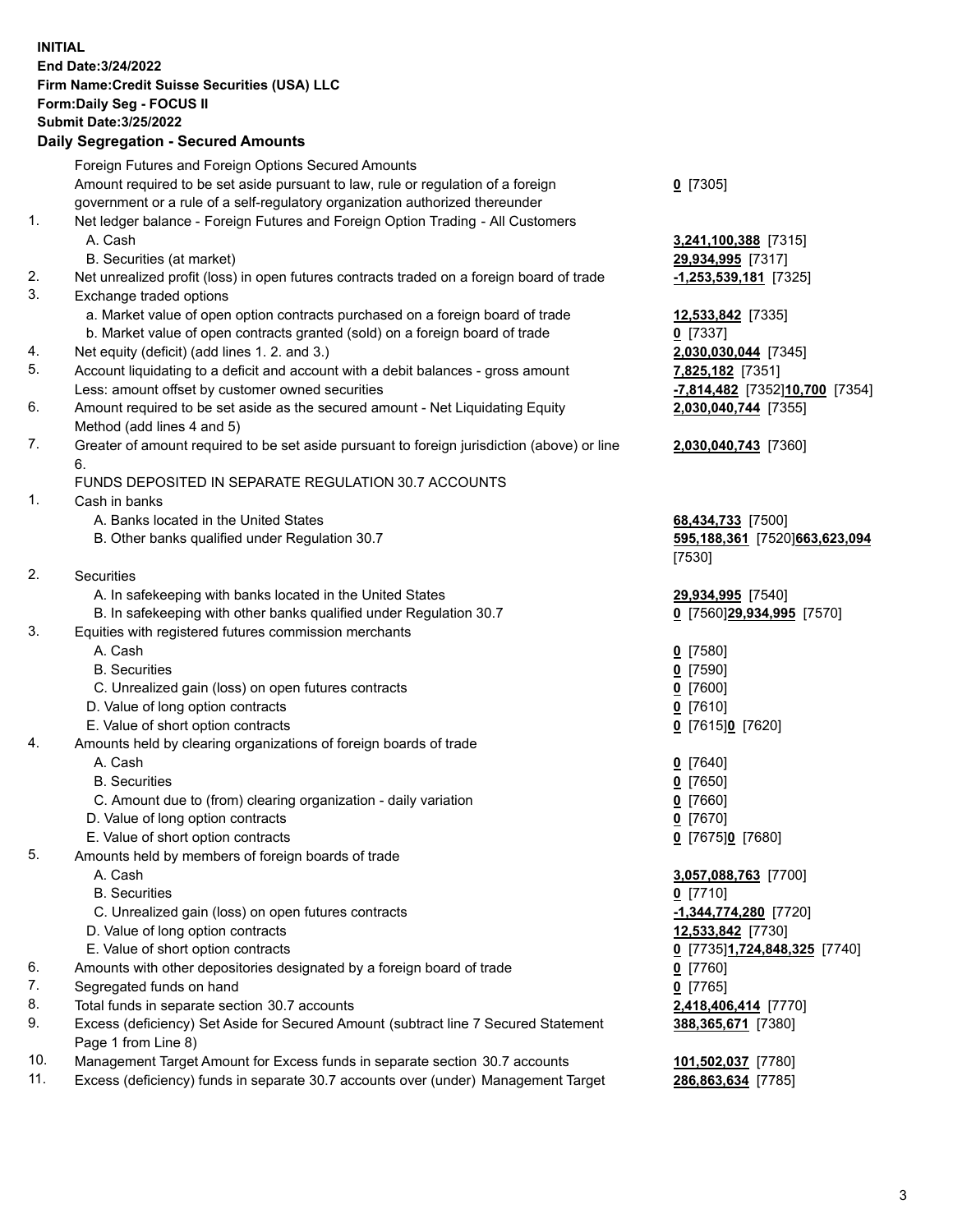15. Management Target Amount for Excess funds in segregation **72,126,533** [7194] 16. Excess (deficiency) funds in segregation over (under) Management Target Amount **104,591,218** [7198] **INITIAL End Date:3/24/2022 Firm Name:Credit Suisse Securities (USA) LLC Form:Daily Seg - FOCUS II Submit Date:3/25/2022 Daily Segregation - Segregation Statement**  SEGREGATION REQUIREMENTS(Section 4d(2) of the CEAct) 1. Net ledger balance A. Cash **1,044,327,019** [7010] B. Securities (at market) **456,759,071** [7020] 2. Net unrealized profit (loss) in open futures contracts traded on a contract market **-78,897,093** [7030] 3. Exchange traded options A. Add market value of open option contracts purchased on a contract market **98,159,021** [7032] B. Deduct market value of open option contracts granted (sold) on a contract market **-77,900,386** [7033] 4. Net equity (deficit) (add lines 1, 2 and 3) **1,442,447,632** [7040] 5. Accounts liquidating to a deficit and accounts with debit balances - gross amount **14,657,445** [7045] Less: amount offset by customer securities **-14,574,414** [7047] **83,031** [7050] 6. Amount required to be segregated (add lines 4 and 5) **1,442,530,663** [7060] FUNDS IN SEGREGATED ACCOUNTS 7. Deposited in segregated funds bank accounts A. Cash **282,687,345** [7070] B. Securities representing investments of customers' funds (at market) **0** [7080] C. Securities held for particular customers or option customers in lieu of cash (at **451,902,074** [7090] market) 8. Margins on deposit with derivatives clearing organizations of contract markets A. Cash **868,500,471** [7100] B. Securities representing investments of customers' funds (at market) **0** [7110] C. Securities held for particular customers or option customers in lieu of cash (at **4,856,997** [7120] market) 9. Net settlement from (to) derivatives clearing organizations of contract markets **-9,113,236** [7130] 10. Exchange traded options A. Value of open long option contracts **98,159,021** [7132] B. Value of open short option contracts **and the set of our original contracts -77,900,386** [7133] 11. Net equities with other FCMs A. Net liquidating equity **156,128** [7140] B. Securities representing investments of customers' funds (at market) **0** [7160] C. Securities held for particular customers or option customers in lieu of cash (at **0** [7170] market) 12. Segregated funds on hand **0** [7150] 13. Total amount in segregation (add lines 7 through 12) **1,619,248,414** [7180] 14. Excess (deficiency) funds in segregation (subtract line 6 from line 13) **176,717,751** [7190] Excess